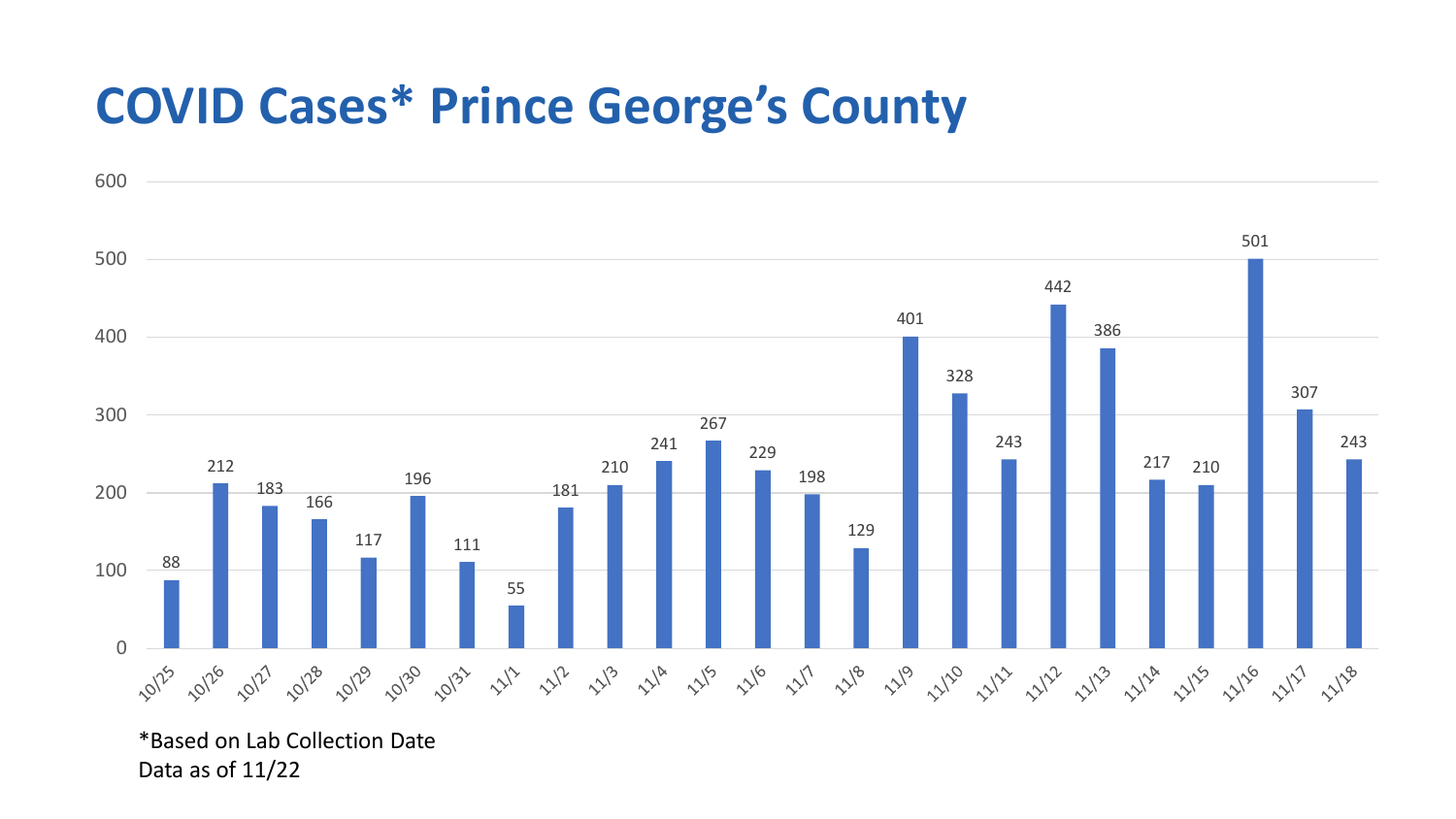## **COVID Average Daily Case Rate\* (last 14 days)**

**Prince George's County Average New Cases per 100,000 population**



\*Based on Lab Collection Date Data as of 11/22